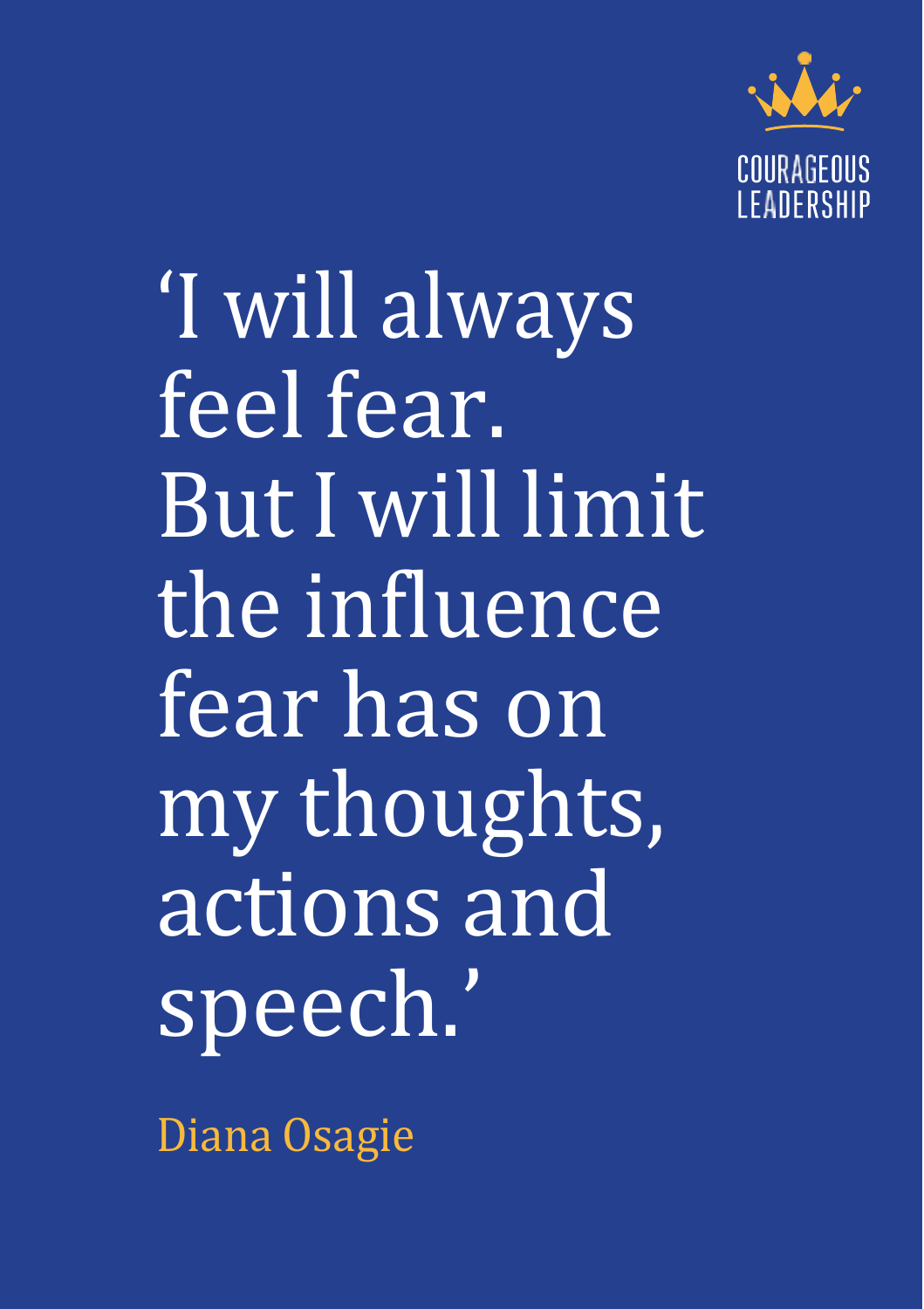# Hello,

*Courageous Leadership Coaching is for senior leaders;*

- *Who are looking for honest and focused support that will enable you to secure efficacy in your leadership journey.*
- *Who are facing unprecedented organizational change and complexity.*
- *Who are under tremendous pressure to improve organizational performance, respond to changing market demands and develop teams.*

*Successful leaders have someone in their corner who understands and has overcome similar challenges. We all need an advocate and that is what Diana becomes when you work together, an advocate for your leadership.*

vi 2 Q

*Diana Osagie*

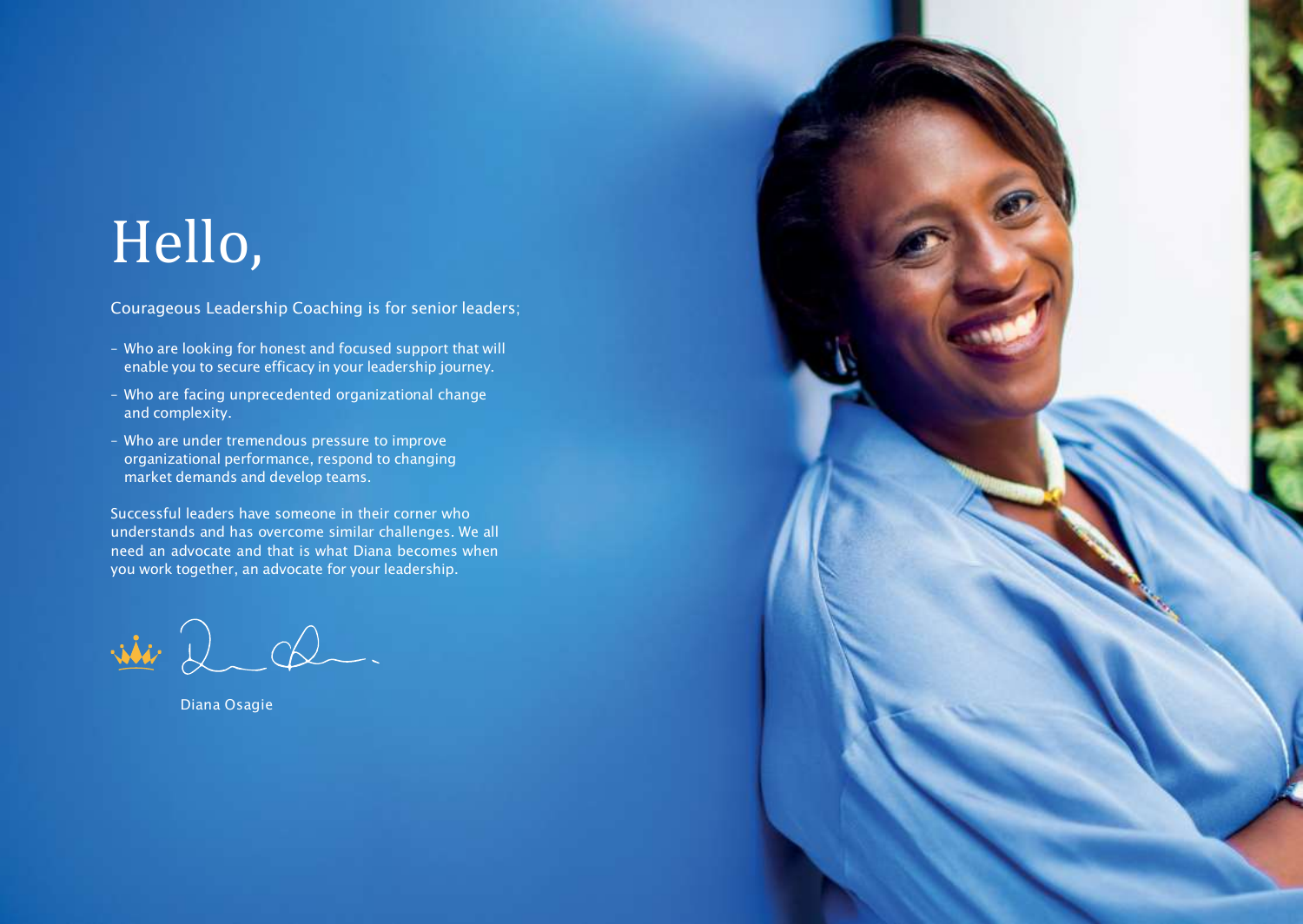

# Your Challenges & Goals

## **Your Challenges**

*All or some of the following:*

- *Areas of your leadership journey have moved from challenging to impossible and distressing.*
- *You know what you want, but making this a reality is becoming increasingly fraught .*
- *You are dealing with a toxic culture at work, teams and individuals are not buying into your vision, and in fact they are actively opposed to your agenda.*
- *You are new to senior leadership, excited but terrified!*

# **Your Goals**

- *You want to reach the next level in your career*
- *Develop strategies to handle the intricacies of demanding leadership*
- *Enhance your flexibility of response as a leader*
- *Master leadership challenges, such as implementing organizational change.*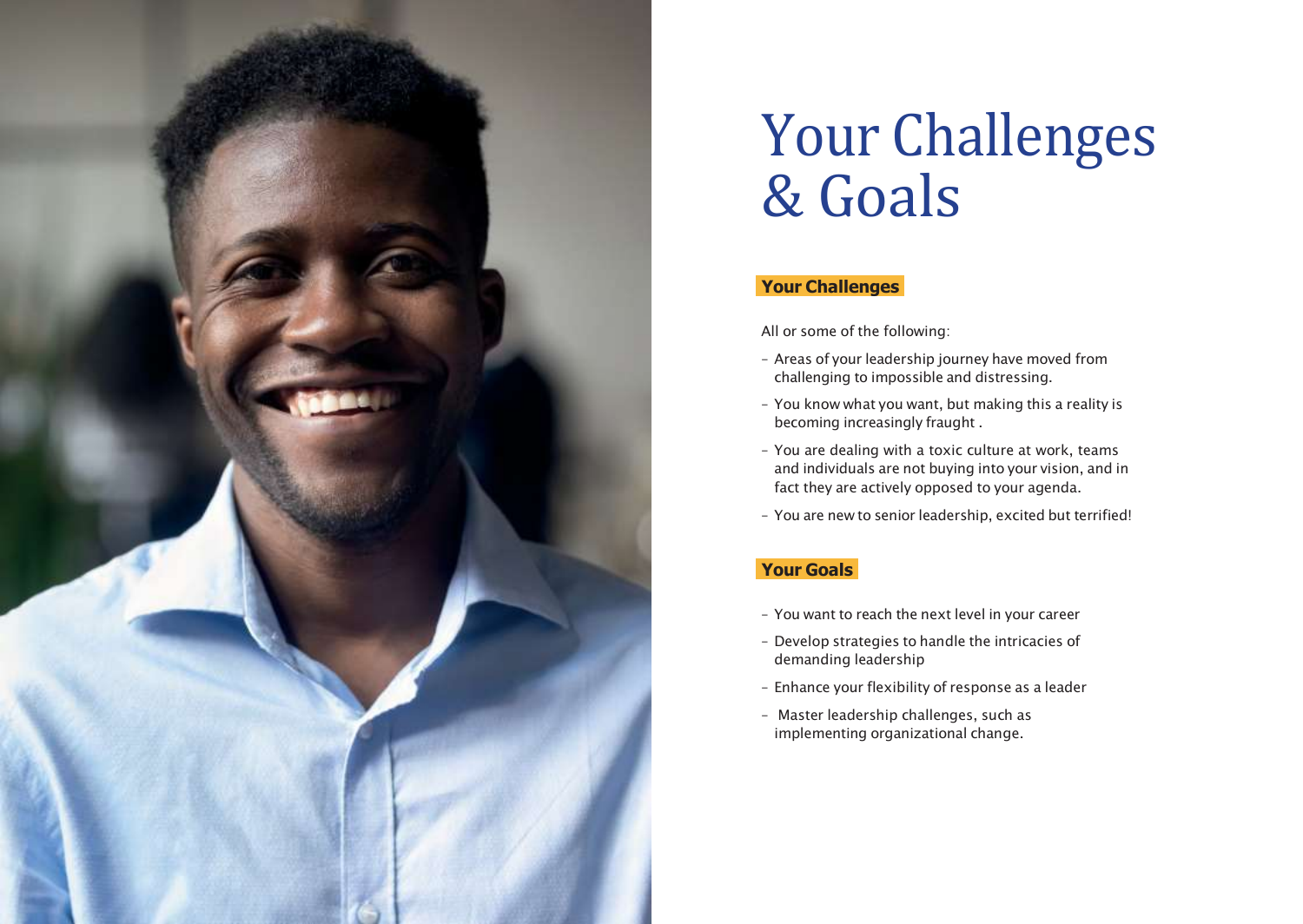

# How it Works

*We work with leaders who have a level of success in their practice, yet issues remain that need attention.*

*Courageous Leadership Coaching is a proven successful model that gives straight forward support. We provide personalized, goal-focused coaching to help you overcome challenges and achieve your career objectives.*

## **What we do**

- **Listen,** *ask focused questions, reflect back, challenge and acknowledge.*
- **Encourage** *intentional thought, action, and behaviour changes.*
- **Inject** *enough dynamic tension into the coaching process to compel you to take action and affect positive change.*
- **Help** *you develop strong personal action plans to close identified gaps and hold you accountable for achieving the goals set.*

## **Benefits of our Coaching**

- *You gain new insight into strengths to be leveraged and behaviours that may be limiting success.*
- *We provide a safe and confidential environment so you engage in meaningful dialogue, receive objective feedback, and develop new knowledge.*
- *We act as a sounding board and a thought partner, encouraging intentional thought, action and behaviour changes.*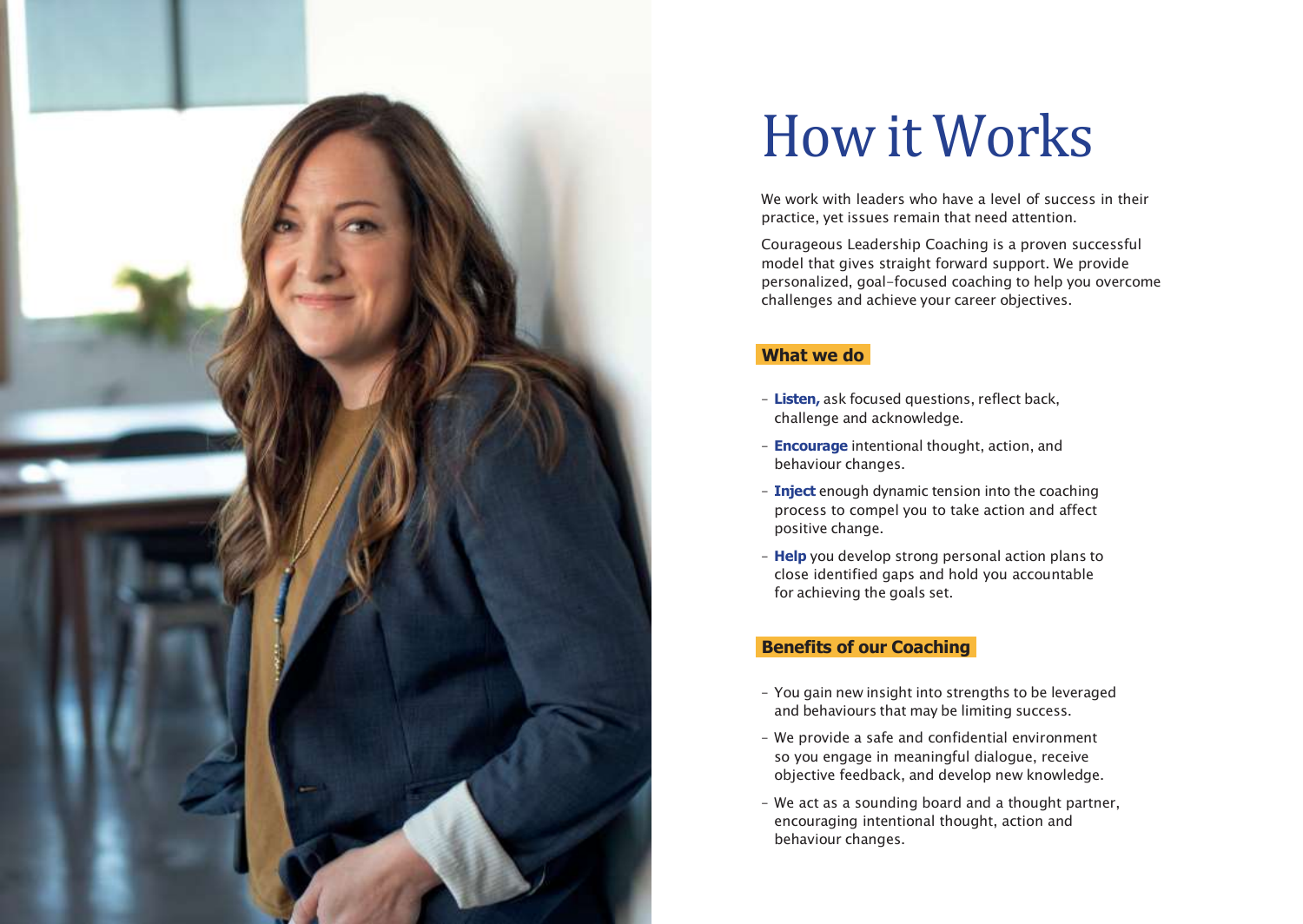# The Coaching

### **Courageous Leadership Coaching Focuses on**

- *Achievement of a goals*
- *Leading organizational change*
- *Overcoming challenges*
- *Preparing to take on increasing responsibility*
- *Building high performing teams*
- *Achieving greater work-life health*
- *Improving relationships with key stakeholders, including: leaders, peers, and direct reports*
- *Enhancing self-confidence and personal effectiveness*
- *Making difficult decisions or dealing with performance issues*
- *Improving communication and interpersonal skills*

## **What You Can Achieve with Courageous Leadership Coaching**

- *Learn to deal effectively with the realities of organisational politics*
- *Develop increased personal authority and confidence*
- *Take your career to the next level or get it back on track*
- *Significantly increase your self-awareness of the effects of your current behaviours*
- *Develop flexibility in using non-preferred leadership styles*
- *Build on your strengths and learn to mitigate your weaknesses*
- *Increase resilience to cope with relentless pressure and busyness*

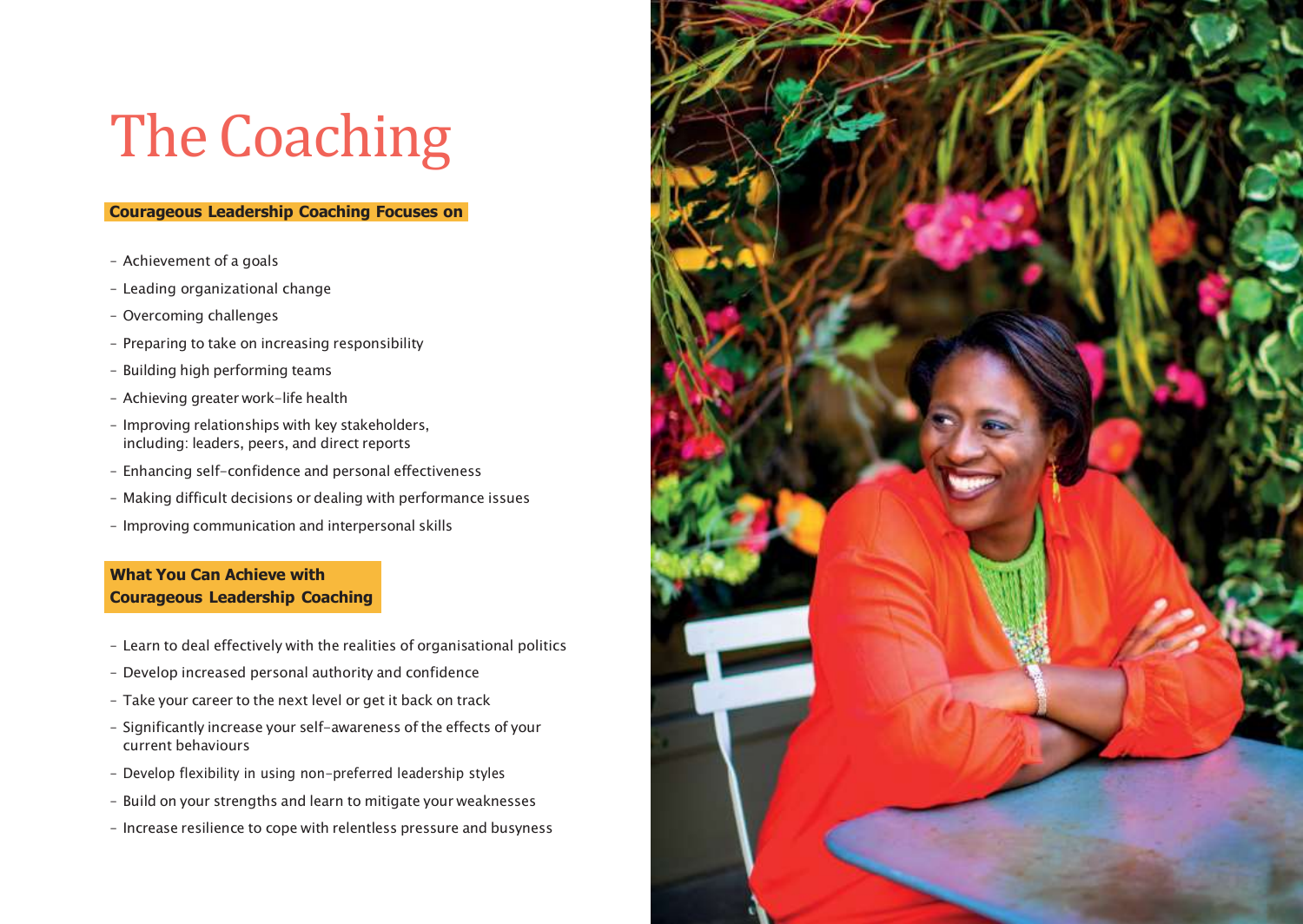# The Sessions

*Sessions are bespoke to your leadership needs within a framework.*

### **Courageous Professional Compliment - 12 months online**

| Session 1 - Discovery and Engagement          | 30 mins |
|-----------------------------------------------|---------|
| Discovery and engagement (setting the         |         |
| foundation for a productive relationship,     |         |
| laying out the leadership issues and context) |         |
| Session 2, 3, 4, $5 -$                        |         |

# **Personal Coaching Sessions 60 mins**

# **1 Strategy & Planning Session 90 mins**

*Your personal brainstorm with the coach on any new strategy or organisational change implementation in your workplace.*

## **Courageous Premium Compliment - 15 months online**

| Session 1 – Discovery and Engagement<br>(setting the foundation for a productive<br>relationship, laying out the leadership issues<br>and context)                         | 30 mins |
|----------------------------------------------------------------------------------------------------------------------------------------------------------------------------|---------|
| Session 2, 3, 4, $5 -$<br><b>Personal Coaching Sessions</b>                                                                                                                | 60 mins |
| <b>2 Strategy &amp; Planning Sessions</b><br>(your personal brainstorm with the coach on<br>any new strategy or organisational change<br>implementation in your workplace) | 90 mins |
| <b>Between Session Phone Support x 2</b>                                                                                                                                   | 20 mins |

'Price is what you pay. Value is what you get.'

**Warren Buffett**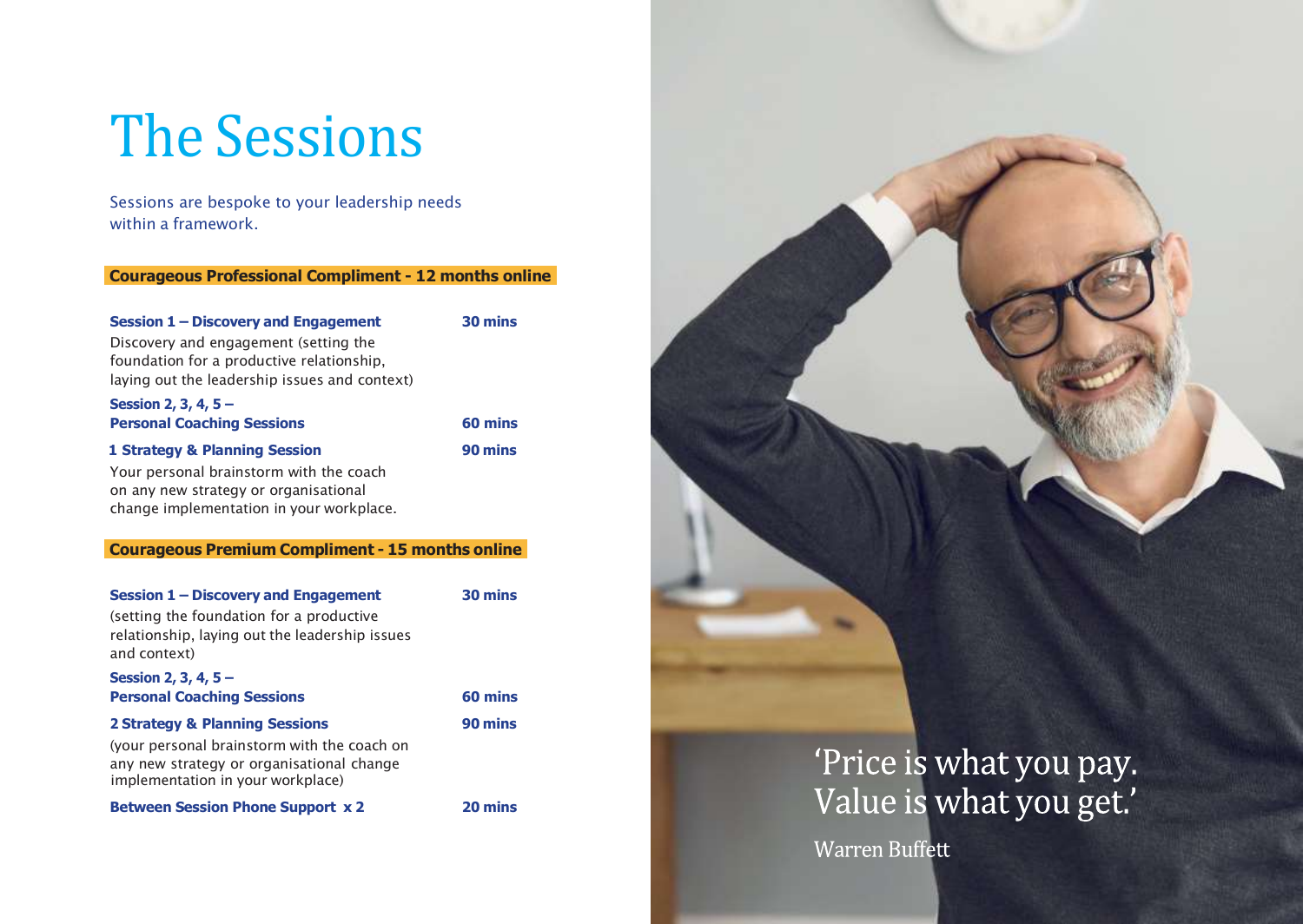# Leadership Impact

*Trust the views of your professional peers on the impact Diana had on their leadership endeavours.*

## **Stephen Chamberlain CEO Active Learning Trust**

'Diana *is one of the finest school improvement leaders with whom it has been my privilege to work. As my Head of Standards, Diana worked closely with all seven Headteachers in the Challenger Multi Academy Trust all of whom rated highly her expertise, coaching skills, integrity and professionalism. As a result, two schools within the Trust rapidly moved from*  'inadequate' judgements to 'Good' in their first inspections *whilst with the Trust. The*y would all acknowledge Diana's *significant contribution to their success. Diana is a well regarded leadership coach and key speaker as well as a highly respected author. The feedback from her recent work with middle leaders and headteachers for the Active Learning Trust has been exemplary and we look forward to working with her on a regular basis on leadership, governance over all 21 of our primary, secondary and special schools. Diana is a rare kind of emotionally intelligent leader that can inspire, motivate and challenge leaders at all levels to be courageous whilst at the same time acknowledging the challenges, feelings of fear and failure and how, with the right attitude and mindset these can be managed. She is a* legend!'

### **Adrian Rollins**

## **Deputy Head teacher Samworth Academy Nottingham**

'Highly *skilled and highly professional. Provides her clients with the vital ingredients to execute* excellence.'

#### **Hannah Wilson**

### **Ex - Head teacher, Leader, Trainer, Consultant**

'They broke the mould when they created the powerhouse *that is Diana Osagie. I met Diana on my NPQH, she delivered a powerful keynote on Courageous Leadership, I instantly warmed to her forthright leadership style and was captivated by her storytelling about her leadership journey. Our paths have crossed many times in the last few years as we are both committed to empowering educators from under-represented groups to lead, and I booked her to be one of our key note speakers for #DiverseEd 3. Her presentation went down very well with our 200 delegates - she inspired them all to be authentic, values-led leaders. Diana has become a mentor, a coach and a critical friend as I move from working in schools to going independent, she is a brilliant role model for all leaders, but especially those who are prepared to put their head above the parapet and disrupt. I highly recommend her as a speaker, writer and trainer for all things leadership as I have learned lots from her and admire her tenacious* 'can do' attitude.'

### **Nick Langham**

### **Head teacher Langdon Park School London**

'I would highly recommend working with Diana. She has *coached me over the last year and we have explored a range of complex leadership issues. What I found most useful is that Diana went straight to the root of the issues which required me to carry out some very deep self-reflection. Diana is a highly skilled coach and utilises her extensive experience and I always enjoy our sessions they are challenging progressive and fun. In a short time Diana has helped me grow as a leader and I anticipate I will be using her support and expertise in the years to* come.'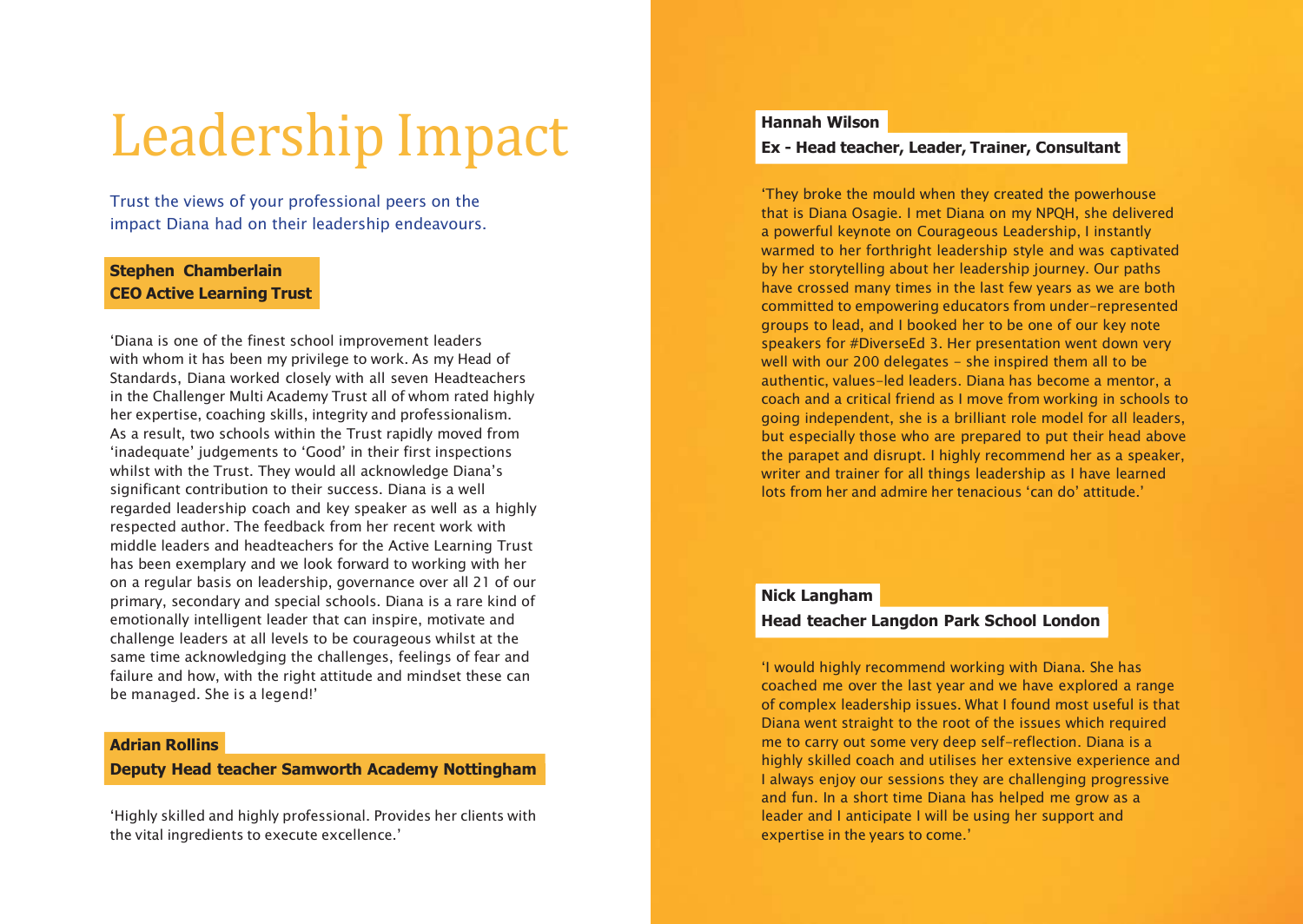

# About Diana

*BSC PGCE MA NPQSI DIP Coaching. Founder Courageous Leadership Consultancy & The Academy of* Women's *Leadership*

## **Leadership Coach and Trainer Consultant Head Teacher - School Inspector**

With 20 years' experience leading secondary education, *including six years as a successful head teacher in a London secondary school; Diana works at the cutting edge of leadership development. She is known as a resilient school leader, skilled in urban leadership under challenging circumstances. Diana has substantial success in developing school wide models that strategically enhance the quality of teaching and learning across the curriculum and can couple sound strategic vision whilst giving clear operational direction. She lectures on a MA in Educational Leadership for a UK university. Diana is also school inspector with developed expertise scrutinizing school wide systems.*

*With a proven track record of developing leaders via bespoke training programs, Diana also founded* **The Academy of Women's Leadership***; specializing in supporting women to grow the leadership cultures of their organisations and to flourish as leaders established in confidence, Diana has established capability in mentoring and supporting leaders facing challenging circumstances and change. She is the author of Courageous Leadership, a*  humorous book that gives school leaders' strategies for to *shape their leadership experience.*